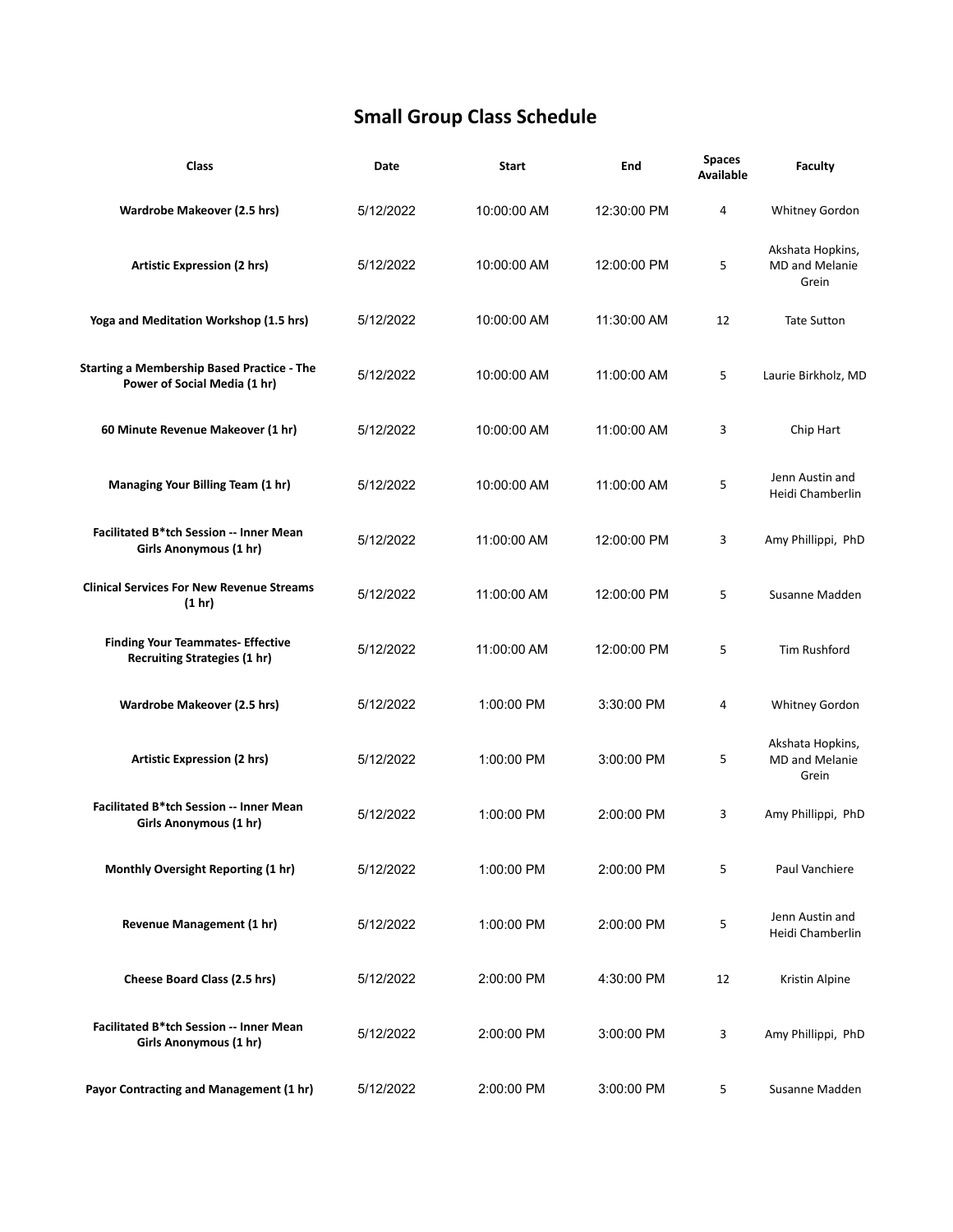| Artistic Expression -- Open Studio (2 hrs)                                                  | 5/12/2022 | 3:00:00 PM | 5:00:00 PM   | 5  | Akshata Hopkins,<br><b>MD</b> and Melanie<br>Grein |  |
|---------------------------------------------------------------------------------------------|-----------|------------|--------------|----|----------------------------------------------------|--|
| Practice Culture - Building Your Hive Mind<br>(1 hr)                                        | 5/12/2022 | 3:00:00 PM | 4:00:00 PM   | 5  | Chip Hart                                          |  |
| <b>Aligning Your Key Business Drivers:</b><br>Mission, Values and Performance (1 hr)        | 5/12/2022 | 3:00:00 PM | 4:00:00 PM   | 5  | Tim Rushford                                       |  |
| Ask the Financial Planner Anything (1 hr)                                                   | 5/12/2022 | 4:00:00 PM | 5:00:00 PM   | 5  | Jason Dyken, MD                                    |  |
| How to Unravel the Bedtime Stories of<br>Your Toddler Brain Through Journaling (1.5<br>hrs) | 5/12/2022 | 4:00:00 PM | 5:30:00 PM   | 15 | Sogol Pahlavan, MD                                 |  |
| <b>Practice Valuation (1 hr)</b>                                                            | 5/12/2022 | 4:00:00 PM | 5:00:00 PM   | 5  | Paul Vanchiere                                     |  |
| <b>Achieving Balance in Pediatric Practice</b><br>Operations (1 hr)                         | 5/12/2022 | 4:00:00 PM | 5:00:00 PM   | 5  | Kathy Chebib                                       |  |
| <b>Artistic Expression (2 hrs)</b>                                                          | 5/13/2022 | 2:00:00 PM | 4:00:00 PM   | 5  | Akshata Hopkins,<br><b>MD</b> and Melanie<br>Grein |  |
| <b>Optimize Workflows and Reduce Costs (1</b><br>hr)                                        | 5/13/2022 | 2:00:00 PM | 3:00:00 PM   | 5  | Susanne Madden                                     |  |
| <b>Culinary Medicine Hands On Lab (2.5 hrs)</b>                                             | 5/13/2022 | 2:30:00 PM | 5:00:00 PM   | 6  | Robert Israel, MD                                  |  |
| Wardrobe Makeover (2.5 hrs)                                                                 | 5/13/2022 | 2:30:00 PM | 5:00:00 PM   | 4  | Whitney Gordon                                     |  |
| Beach Break (6.5 hrs)                                                                       | 5/13/2022 | 2:30:00 PM | 9:00:00 PM   | 45 | Katrina Skinner, MD                                |  |
| Wine Tasting (2.5 hrs)                                                                      | 5/13/2022 | 2:30:00 PM | 5:00:00 PM   | 12 | Christina Quick                                    |  |
| Facilitated B*tch Session -- Inner Mean<br>Girls Anonymous (1 hr)                           | 5/13/2022 | 3:00:00 PM | 4:00:00 PM   | 3  | Amy Phillippi, PhD                                 |  |
| Ask the Financial Planner Anything (1 hr)                                                   | 5/13/2022 | 3:00:00 PM | 4:00:00 PM   | 5  | Jason Dyken, MD                                    |  |
| <b>Practice Valuation (1 hr)</b>                                                            | 5/13/2022 | 3:00:00 PM | 4:00:00 PM   | 5  | Paul Vanchiere                                     |  |
| Artistic Expression -- Open Studio (2 hrs)                                                  | 5/13/2022 | 4:00:00 PM | $6:00:00$ PM | 5  | Akshata Hopkins,<br><b>MD</b> and Melanie<br>Grein |  |
| Facilitated B*tch Session -- Inner Mean<br>Girls Anonymous (1 hr)                           | 5/13/2022 | 4:00:00 PM | 5:00:00 PM   | 3  | Amy Phillippi, PhD                                 |  |
| Plan For Growth and Succession (1 hr)                                                       | 5/13/2022 | 4:00:00 PM | 5:00:00 PM   | 5  | Susanne Madden                                     |  |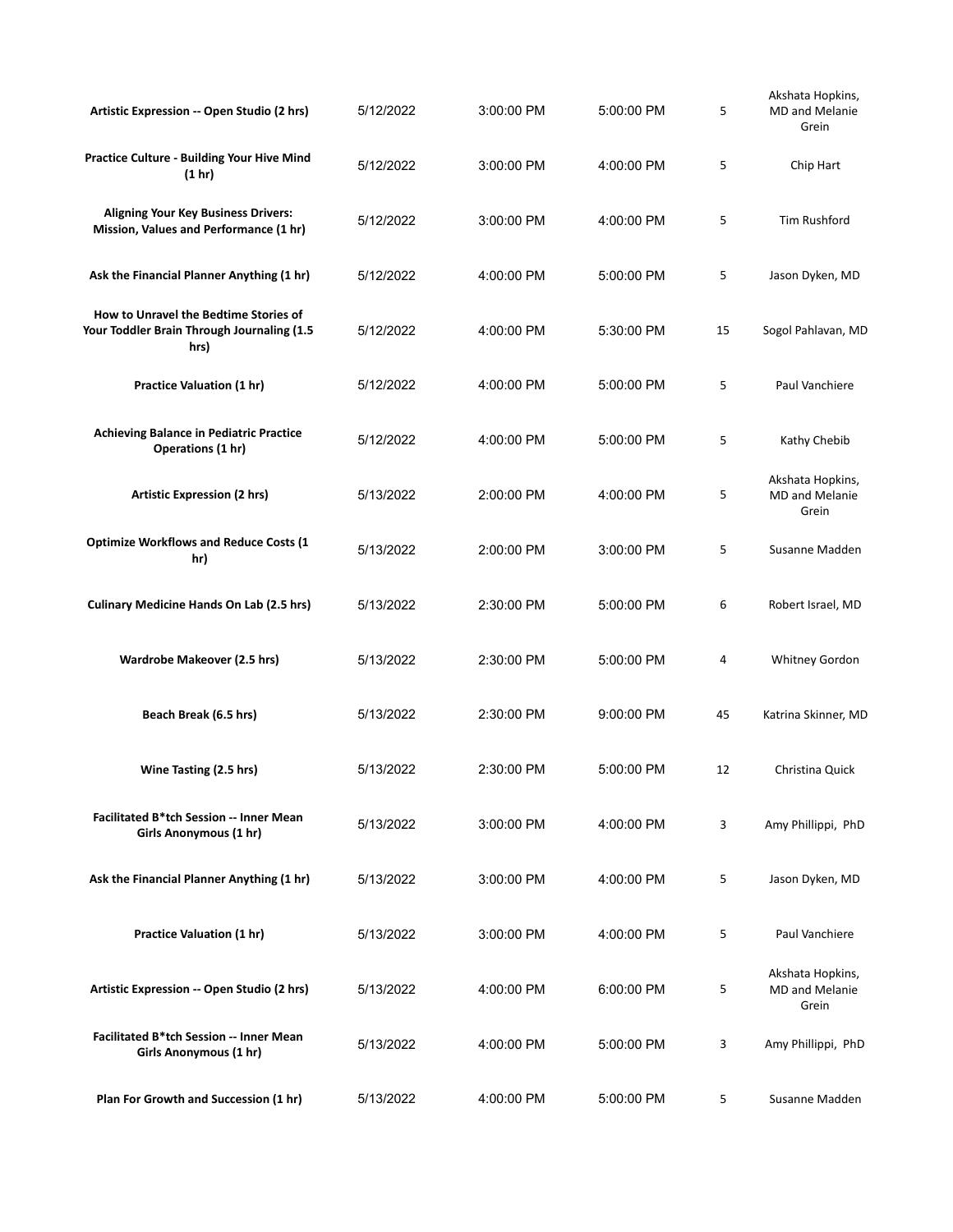| Key Performance Indicators (1 hr)                                                                                       | 5/13/2022 | 5:00:00 PM | 6:00:00 PM | 5  | Paul Vanchiere                                     |
|-------------------------------------------------------------------------------------------------------------------------|-----------|------------|------------|----|----------------------------------------------------|
| Rise and Shine Exercise (0.5 hr)                                                                                        | 5/14/2022 | 7:15:00 AM | 7:45:00 AM | 50 | Natalie Clarke                                     |
| <b>Culinary Medicine Hands On Lab (2.5 hrs)</b>                                                                         | 5/14/2022 | 1:00:00 PM | 3:30:00 PM | 6  | Robert Israel, MD                                  |
| <b>Artistic Expression (2 hrs)</b>                                                                                      | 5/14/2022 | 1:00:00 PM | 3:00:00 PM | 5  | Akshata Hopkins,<br><b>MD</b> and Melanie<br>Grein |
| The Power of Every Woman: An Honest<br><b>Conversation About Women's Sexual</b><br>Health & Our Beautiful Bodies (1 hr) | 5/14/2022 | 1:00:00 PM | 2:00:00 PM | 10 | Laurie Birkholz, MD                                |
| 60 Minute Revenue Makeover (1 hr)                                                                                       | 5/14/2022 | 1:00:00 PM | 2:00:00 PM | 3  | Chip Hart                                          |
| Tools to Assess Your Practice and People (1<br>hr)                                                                      | 5/14/2022 | 1:00:00 PM | 2:00:00 PM | 5  | Tim Rushford                                       |
| Mixology Class (2.5 hrs)                                                                                                | 5/14/2022 | 2:00:00 PM | 4:30:00 PM | 12 | Will Jones                                         |
| Facilitated B*tch Session -- Inner Mean<br>Girls Anonymous (1 hr)                                                       | 5/14/2022 | 2:00:00 PM | 3:00:00 PM | 3  | Amy Phillippi, PhD                                 |
| Yoga and Meditation Workshop (1.5 hrs)                                                                                  | 5/14/2022 | 2:00:00 PM | 3:30:00 PM | 12 | <b>Tate Sutton</b>                                 |
| Ask the Financial Planner Anything (1 hr)                                                                               | 5/14/2022 | 2:00:00 PM | 3:00:00 PM | 5  | Jason Dyken, MD                                    |
| Monthly Oversight Reporting (1 hr)                                                                                      | 5/14/2022 | 2:00:00 PM | 3:00:00 PM | 5  | Paul Vanchiere                                     |
| Managing Your Billing Team (1 hr)                                                                                       | 5/14/2022 | 2:00:00 PM | 3:00:00 PM | 5  | Jenn Austin and<br>Heidi Chamberlin                |
| Artistic Expression -- Open Studio (2 hrs)                                                                              | 5/14/2022 | 3:00:00 PM | 5:00:00 PM | 5  | Akshata Hopkins,<br>MD and Melanie<br>Grein        |
| Facilitated B*tch Session -- Inner Mean<br>Girls Anonymous (1 hr)                                                       | 5/14/2022 | 3:00:00 PM | 4:00:00 PM | 3  | Amy Phillippi, PhD                                 |
| <b>Achieving Balance in Pediatric Practice</b><br><b>Operations (1 hr)</b>                                              | 5/14/2022 | 3:00:00 PM | 4:00:00 PM | 5  | Kathy Chebib                                       |
| How to Unravel the Bedtime Stories of<br>Your Toddler Brain Through Journaling (1.5<br>hrs)                             | 5/14/2022 | 4:00:00 PM | 5:30:00 PM | 15 | Sogol Pahlavan, MD                                 |
| Key Performance Indicators (1 hr)                                                                                       | 5/14/2022 | 4:00:00 PM | 5:00:00 PM | 5  | Paul Vanchiere                                     |
| <b>Compensation Strategies for Employed and</b><br>Partner Physicians (1 hr)                                            | 5/14/2022 | 4:00:00 PM | 5:00:00 PM | 5  | Chip Hart                                          |